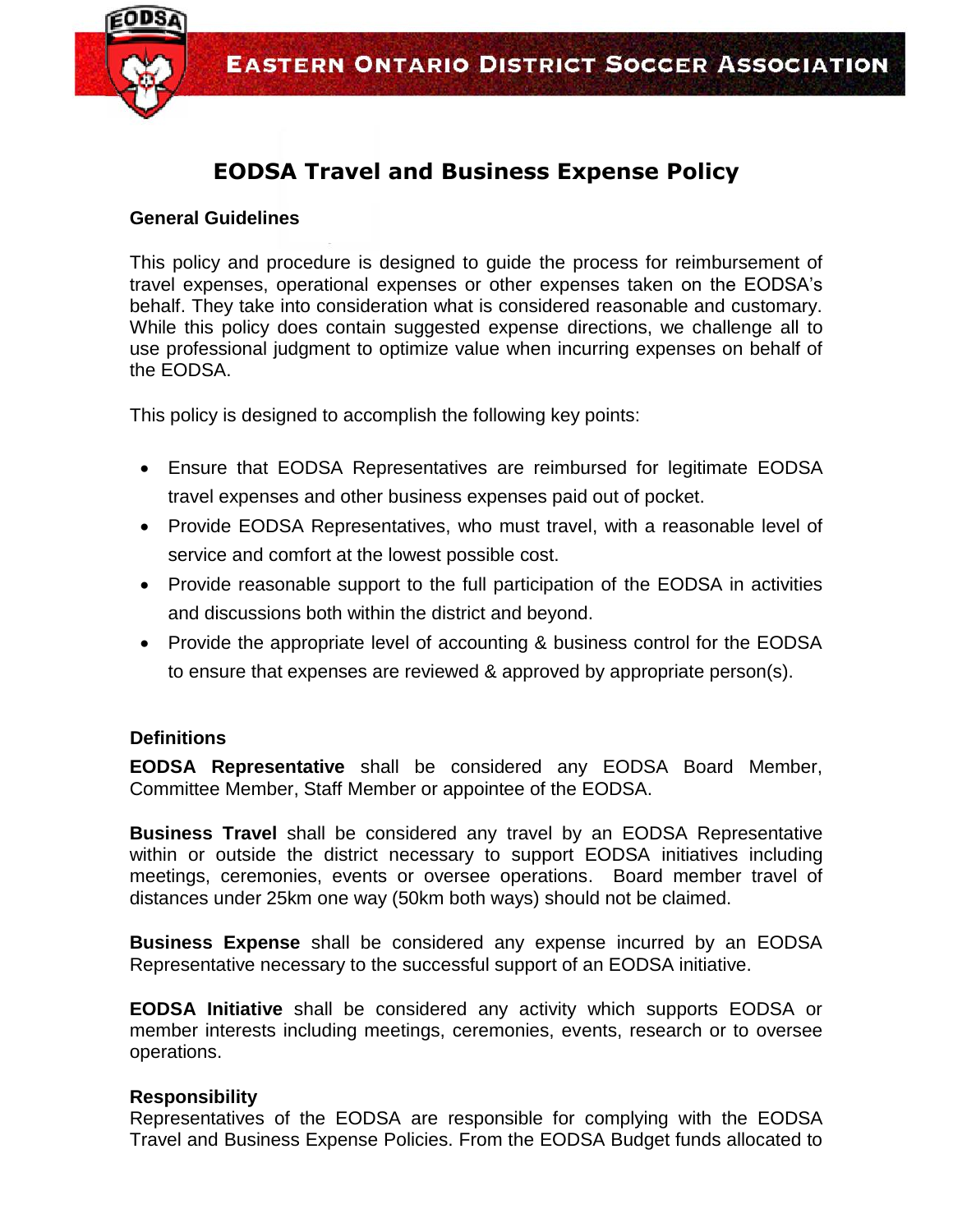board members, committees, or staff approvals and reporting within these budget limits shall be the responsibility of that assignee. Variances from reasonable allocations must come to the EODSA board for approval. Both a travel authorization form and an Expense Claim form must be approved, submitted or on file to the EODSA District Office for reimbursement. The EODSA District Office assumes no obligation to reimburse EODSA representatives for expenses that are not in compliance with this policy. Any deviation from this policy must be approved by the Board of Directors before reimbursement can be made.

## **Enforcement**

EODSA representatives who do not comply with this policy may be subject to delay or withholding of reimbursement.

#### **1.0 REPORTING GUIDELINES**

EODSA representatives must file expense claim forms no later than quarterly following the completion of the trip or of incurring the business expense or expenses under \$100 may be accumulated until the end of the fiscal year.

#### **Documentation Requirements**

All requests for reimbursement of Travel and Business expenses must be made using the attached EODSA Expense Claim Form and submitted, **with receipts** to the EODSA District Office.

EODSA Representatives must submit the following documentation with their Expense Claim Form.

For Business Travel:

- Air/Rail original passenger receipt.
- Hotel hotel folio plus credit card receipt or other proof of payment.
- Car Rental credit card receipt or rental agency invoice.
- Mileage Odometer readings from vehicle and/or Google Maps shortest distance outputs
- Entertainment credit card receipt or register receipt for all expenses.
- Meals credit card receipt or register receipts for meal expenses over \$10.00.

For Business Expenses:

- Office expenses– credit card receipt or register receipt for all expenses.
- Meals credit card receipt or register receipts for meal expenses over \$10.00.

Actual bills/receipts must be submitted whenever possible; photocopies will be acceptable only with a detailed explanation as to why the original is unavailable. Receipts must include the name of the vendor, location, date and dollar amount.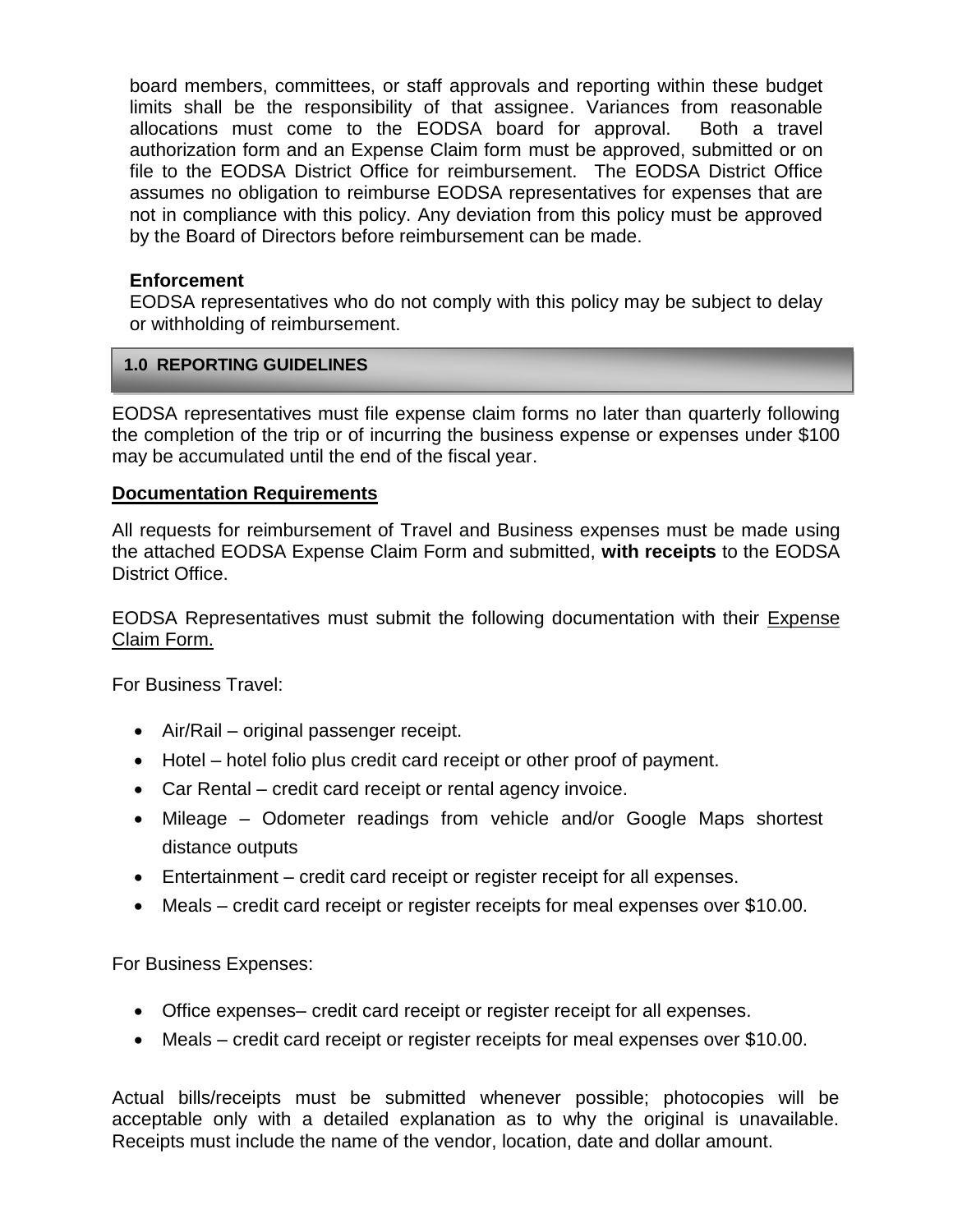## **Incorrect or Incomplete Expense Reports**

Expense reports that are incorrect, incomplete or include disorganized receipts:

- Will be returned to the approver for completion.
- May result in delay or non-reimbursement of specific items.

## **2.0 TRAVEL AUTHORIZATION FORM**

EODSA representatives must complete the EODSA Travel Authorization Form (Appendix B) in advance of travel to obtain approval to spend travel dollars in advance of the trip. This form must be signed by the Board of Directors designated and submitted to the District Office before arrangements can be made through the office. Alternatively, on receipt of travel approval, the EODSA representative traveling can arrange their own travel after which time the approved travel Form must still be submitted to the District Office.

## **3.0 EODSA EXPENSE CLAIM FORM**

The EODSA Expense Claim Form (Appendix B) for reimbursement of Travel and Business expenses must be used to log reimbursable travel and expenses.

## **4.0 TRAVEL AND EXPENSE GUIDELINES**

## **Air/Rail Travel**

Air travel reservations should be made in such a manner as to secure the best available fare. Available resources include, but are not limited to: travel agents, online resources or directly with the airline. ALL AIR TRAVEL MUST BE IN COACH CLASS

When traveling by air EODSA representatives:

- Are expected to use the lowest logical airfare available.
- Should consider Saturday night stays and stays exceeding 3 days
- Are expected to reserve 7-day advance notice purchases.
- Are expected to use non-direct flights when the savings are substantial.
- Obtain BoD approval of all air travel (using [Travel Authorization Form\)](http://www.employee-handbook.org/forms/travel_auth.doc).

## **Upgrades for Air Travel**

Upgrades for air travel are not reimbursable.

## **Cancellations**

When a trip is cancelled after the ticket has been issued, the traveler should inquire about using the same ticket for future travel. Employees should reuse airline tickets if: a)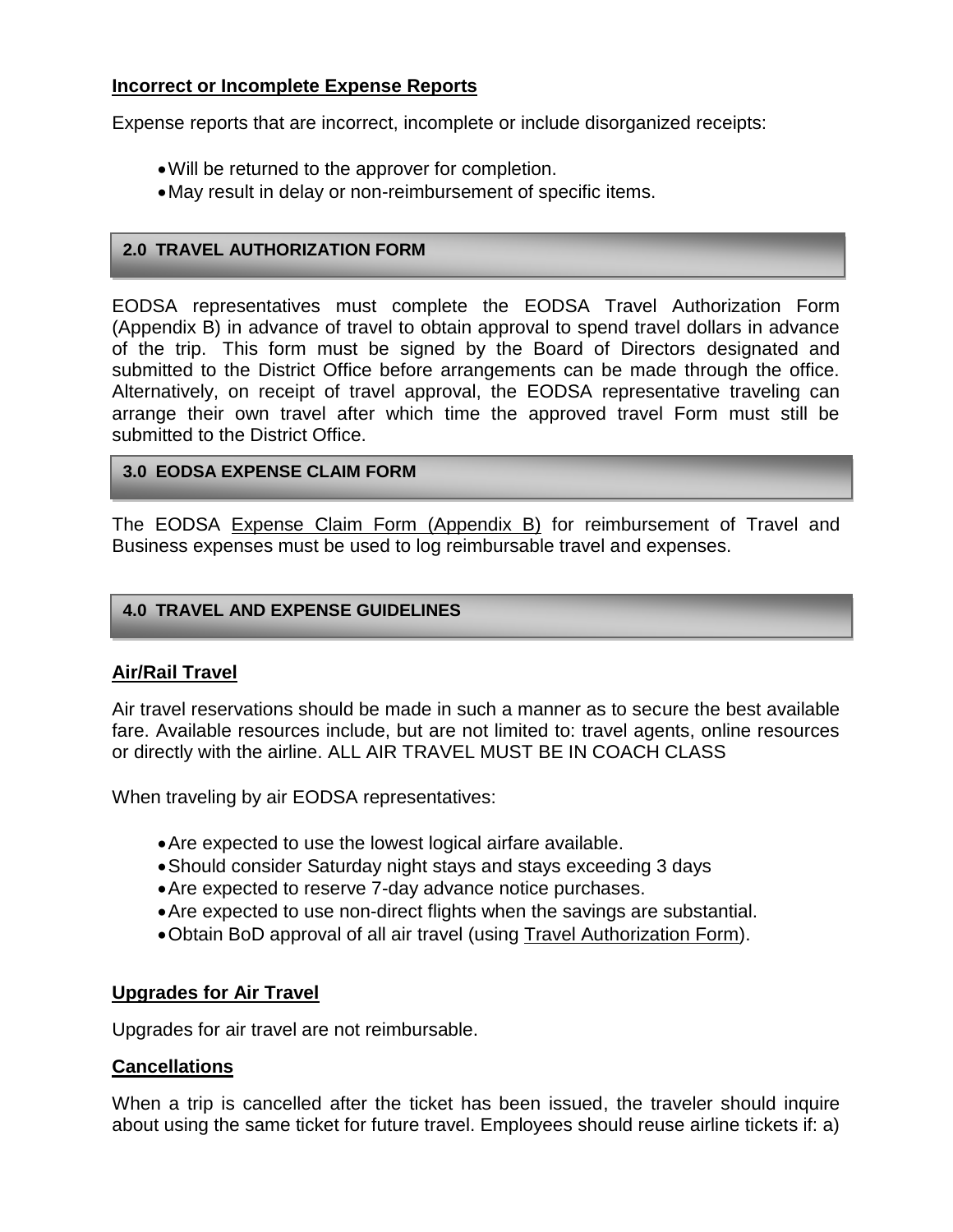they are traveling on the same route, or b) airfare eligibility requirements (verified with travel agent) are met.

## **Airport and Train Station Parking**

When parking at an airport or train station is part of business travel, it is expected that employees will utilize Long Term parking lots. Short Term parking fees will not be reimbursed.

## **Auto Travel: Car Rental**

Employees may rent a car to get to their destination when driving is more cost effective than airline or rail travel. Employees may rent a car at their destination when it is less expensive than other transportation modes such as taxis, airport limousines and airport shuttles or when entertaining customers. Whenever multiple employees are traveling together, every effort to rideshare or carpool must be made.

#### **Rental Car Gas**

Gasoline for use in rental cars is reimbursable with proper documentation. Make ensure to log this expense as AUTO RENTAL & GAS.

#### **Taxi / Shuttle / Parking Fees**

The use of airport shuttles and taxis upon arrival at the employee's destination is the preferred mode of transportation. Make sure to ask for a receipt if one is not offered. This documentation aids in the expense-tracking process.

#### **Business Use of Personal Vehicle**

EODSA Representatives may use their personal vehicle for business purposes if it is less expensive than renting a car, taking a taxi, or using alternate transportation. Personal vehicles may also be used when transporting company goods for delivery or entertaining clients.

*Mileage is approved by the Board and reviewed from time to time. The current rate according to CRA is set at 52¢ per kilometre for the first 5,000 kilometres driven; and 46¢ per kilometre driven after that.*

## **Lodging / Hotel**

Hotel reservations should be made in such a manner as to secure the best available rate and must be booked through the assistance of a Travel Assistant. EODSA representatives are required, whenever possible, to use properties in the Moderate category.

#### **Travel Meals**

Personal meals are defined as meal expenses incurred by the traveler when dining on an out-of-town business trip.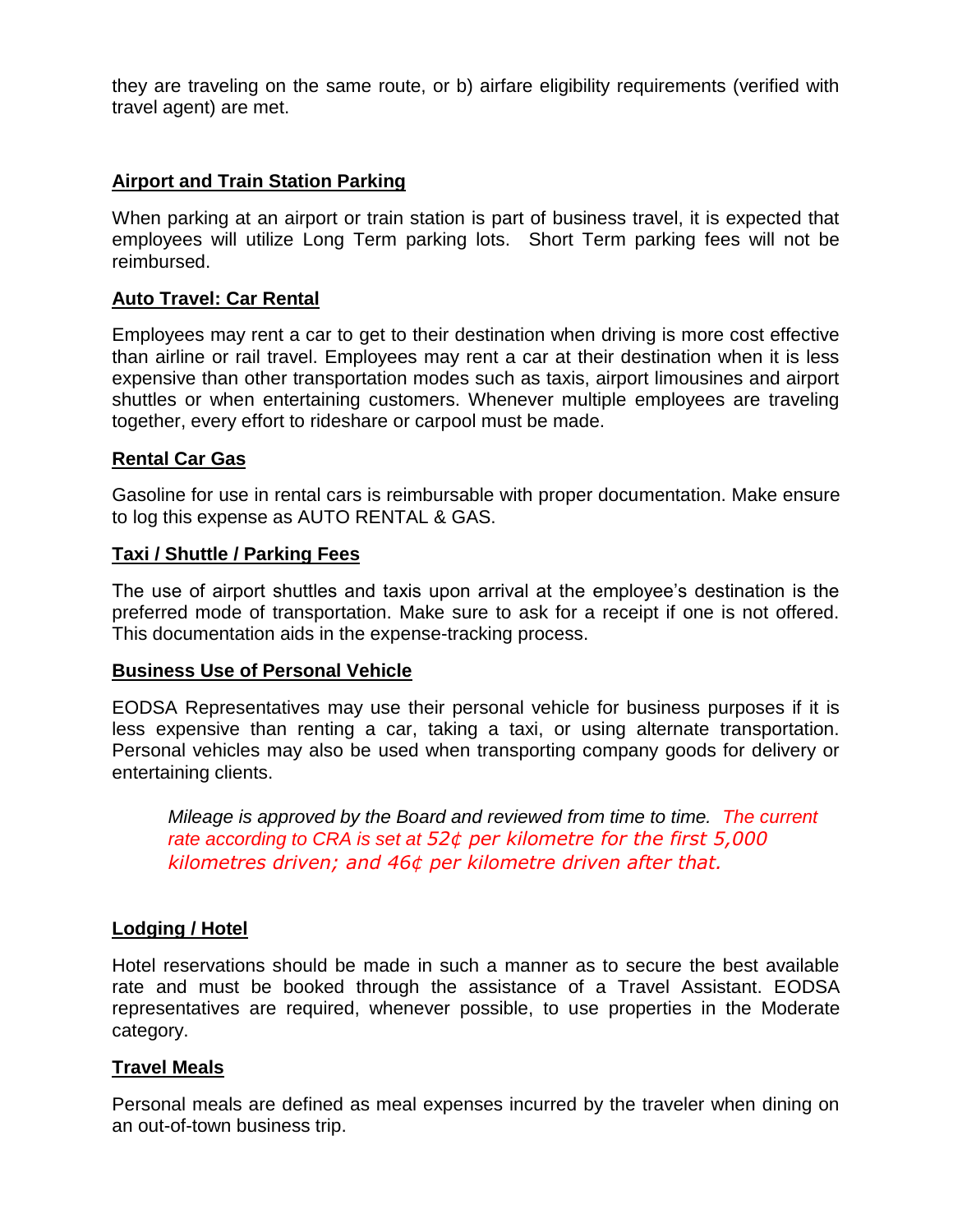There is no per diem for meals. Meals can be claimed at the actual rate and receipts are required.

## **Weekend and Late Night Meals**

If a staff member is approved to work late into the evening or on weekends, they can be reimbursed for meal receipts, dinner up to \$10 and lunch up to \$5. Staff Member must submit actual receipts for reimbursement on the EODSA Expense Claim Form.

#### **Travel Telephone Expenses**/**Business Phone Calls**

EODSA representatives will be reimbursed when using their personal cellular telephone, for business related phone calls while traveling:

- Which are reasonable and necessary for conducting business
- With an original copy of the bill attached to the expense report form.

## **Personal Phone Calls While Traveling**

Employees will NOT be reimbursed for personal telephone calls while traveling on EODSA business.

## **Hotel Telephone Usage**

When staying at a hotel, employees should find out the property's local and long distance phone rates. Employees should avoid making phone calls that have an added surcharge. To avoid substantial charges added by hotels to telephone bills, employees can:

- Use a charge/credit card, calling card, public phone or call collect whenever possible
- Press the # key after each call and wait for the tone, then dial the next phone number when making several long distance calls
- Use an 800 number for business calls whenever possible
- Phone from local company offices whenever possible
- Use a local access number for Internet connections.

## **Miscellaneous Business Expenses**

The Miscellaneous column is designated for expenses that do not fit into the previous categories, yet are directly business related and therefore reimbursable. ONLY the following items can be considered as reimbursable business expenses:

- Office services (i.e. faxes, copies, overnight delivery / postage)
- Currency conversion fees
- Business gifts of reasonable value with prior management approval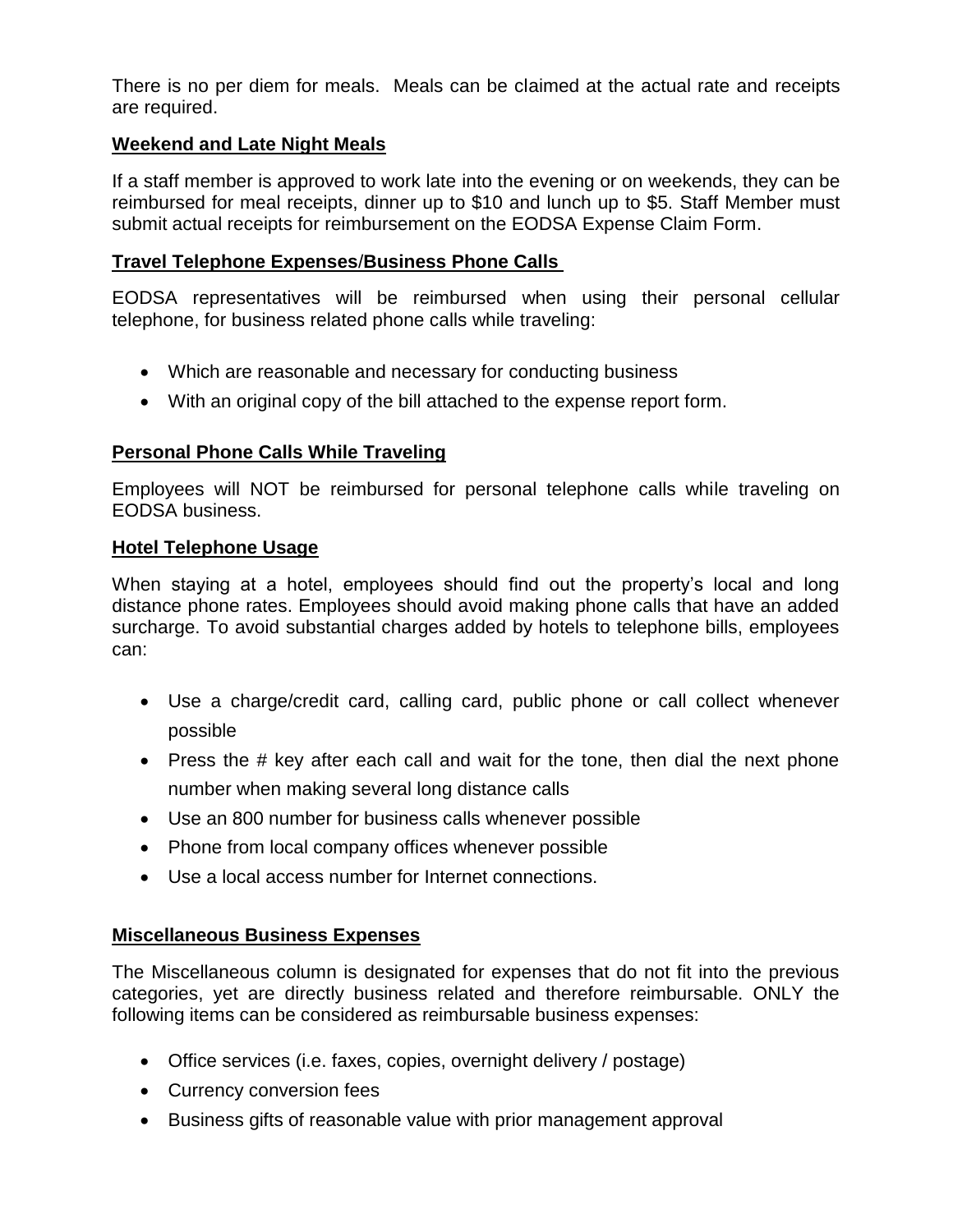- Laundry / Dry Cleaning / Suit Pressing for trips exceeding 3 days
- Seminar fees / training classes with prior approval
- Subscriptions with prior approval

The following items are NOT reimbursable under this policy:

- Airline club / Country club membership dues
- City Parking tickets or other fines
- Delinquency fees / Finance charges for personal credit cards
- Excess baggage charges
- Expenses for travel incurred by companions / family members
- Expenses related to vacation or personal days while on a business trip
- Loss / Theft of personal funds or property / Lost baggage
- Avoidable "No-Show" charges for hotel or car service
- Non-Compulsory insurance coverage
- Rental car upgrades
- Repairs due to accidents
- Hotel mini-bar charges
- Expenses relating to alcoholic beverages for EODSA Representatives WILL NOT be reimbursed.

Never assume that an item will be covered under the "Miscellaneous" category. Be sure to check with the EODSA District Office if an item you need is not outlined specifically in this policy.

## **5.0 APPROVAL/AUTHORIZATION PROCESS**

The EODSA **Expense Claim** Form must have an accompanying approved **Travel Authorization** Form before payment can be made. No EODSA Representative is authorized to approve his/her own Travel Authorization Form or Expense Claim Form. Approvals must come from the authorized budget authority

## **EODSA Travel Authorization Form**

For Board Members - Approved by the President, Vice-President, Treasurer or budget line authority.

For Office Staff – Executive Director, President, Vice-President, Treasurer or budget line authority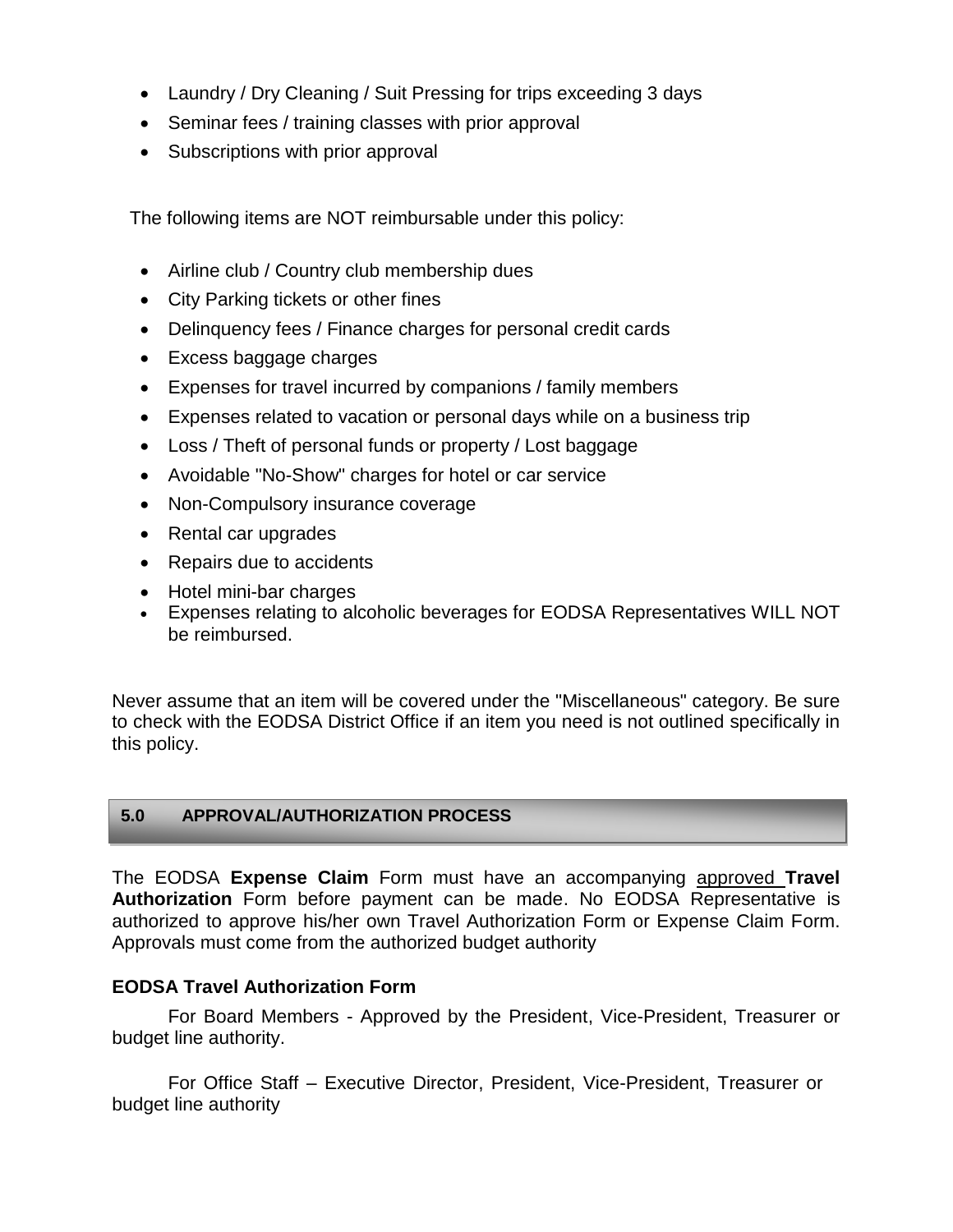In addition, the person in attendance with the most senior title must put the expense on his/her expense report to facilitate review by a more senior person not in attendance. *Remember:*

- Traveler is responsible for complying with the EODSA Travel and Business Expense Policy
- The designated account authority who approves and signs the Expense Claim Forms is responsible for reviewing the report for compliance.

Once approval has been obtained, be sure to make a copy of the Travel Authorization Form along with copies of your receipts to keep for your own records.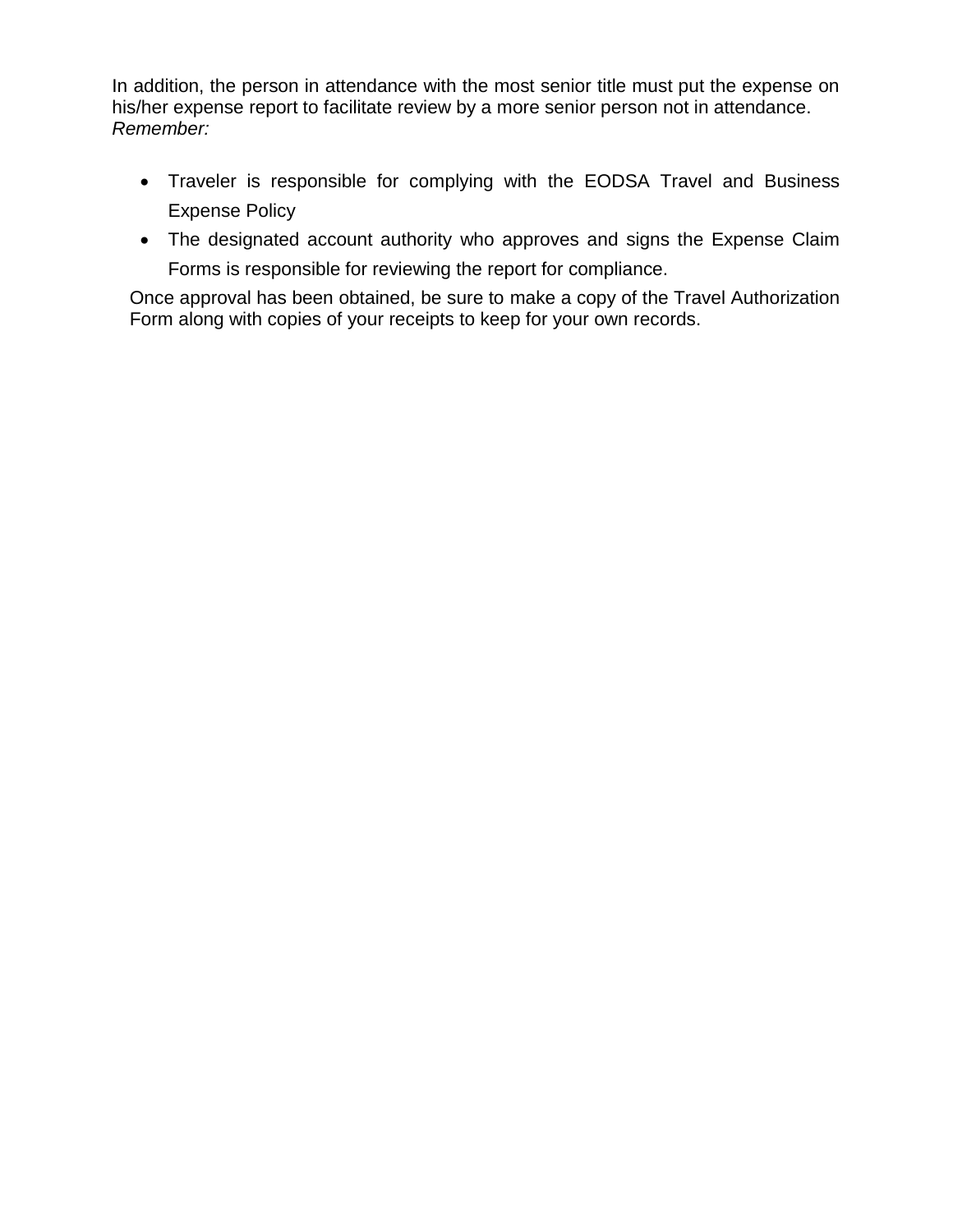# **EODSA TRAVEL AUTHORIZATION FORM**

Please fill out Travel Authorization form & obtain approval prior to making reservations.

| Is travel being booked at least 7 days in advance? Yes $\Box$ No $\Box$ |  |
|-------------------------------------------------------------------------|--|
| If no, please explain                                                   |  |
| Only coach class fare is reimbursable                                   |  |
| Estimated cost of trip                                                  |  |

|                                                                 | T.A. NUMBER:          |                                                                      |                            |  |  |
|-----------------------------------------------------------------|-----------------------|----------------------------------------------------------------------|----------------------------|--|--|
| <b>TRAVELLER"S NAME</b>                                         |                       |                                                                      |                            |  |  |
| <b>DEPARTMENT AND LOCATION:</b>                                 |                       | <b>PROJECT NUMBER/NAME:</b>                                          | <b>TRAVEL ARRANGED BY:</b> |  |  |
|                                                                 |                       |                                                                      |                            |  |  |
|                                                                 |                       |                                                                      |                            |  |  |
|                                                                 |                       |                                                                      |                            |  |  |
| <b>PURPOSE OF TRIP</b>                                          |                       |                                                                      |                            |  |  |
|                                                                 |                       |                                                                      |                            |  |  |
|                                                                 |                       |                                                                      |                            |  |  |
|                                                                 |                       |                                                                      |                            |  |  |
|                                                                 |                       |                                                                      |                            |  |  |
|                                                                 |                       |                                                                      |                            |  |  |
|                                                                 |                       |                                                                      |                            |  |  |
|                                                                 |                       |                                                                      |                            |  |  |
|                                                                 | <b>ITINERARY</b>      |                                                                      |                            |  |  |
|                                                                 |                       |                                                                      |                            |  |  |
| <b>FROM</b>                                                     | то                    | <b>DATE</b>                                                          | <b>DEPARTURE TIME</b>      |  |  |
|                                                                 |                       |                                                                      |                            |  |  |
|                                                                 |                       |                                                                      |                            |  |  |
|                                                                 |                       |                                                                      |                            |  |  |
|                                                                 |                       |                                                                      |                            |  |  |
|                                                                 |                       |                                                                      |                            |  |  |
|                                                                 |                       |                                                                      |                            |  |  |
|                                                                 |                       |                                                                      |                            |  |  |
|                                                                 |                       |                                                                      |                            |  |  |
|                                                                 |                       |                                                                      |                            |  |  |
|                                                                 |                       |                                                                      |                            |  |  |
|                                                                 |                       |                                                                      |                            |  |  |
|                                                                 |                       |                                                                      |                            |  |  |
|                                                                 |                       | CAR RENTAL NEEDED? NO YES (IF YES PLEASE COMPLETE INFORMATION BELOW) |                            |  |  |
|                                                                 |                       |                                                                      |                            |  |  |
| <b>CITY</b>                                                     |                       |                                                                      |                            |  |  |
|                                                                 | <b>NUMBER OF DAYS</b> | special information                                                  |                            |  |  |
|                                                                 |                       |                                                                      |                            |  |  |
|                                                                 |                       |                                                                      |                            |  |  |
|                                                                 |                       |                                                                      |                            |  |  |
|                                                                 |                       |                                                                      |                            |  |  |
|                                                                 |                       |                                                                      |                            |  |  |
|                                                                 |                       |                                                                      |                            |  |  |
| HOTEL NEEDED? NO YES (IF YES PLEASE COMPLETE INFORMATION BELOW) |                       |                                                                      |                            |  |  |
|                                                                 |                       |                                                                      |                            |  |  |
| <b>CITY</b>                                                     | DATE(S)               | <b>HOTEL NAME (IF KNOWN)</b>                                         | <b>SPECIAL INFORMATION</b> |  |  |
|                                                                 |                       |                                                                      |                            |  |  |
|                                                                 |                       |                                                                      |                            |  |  |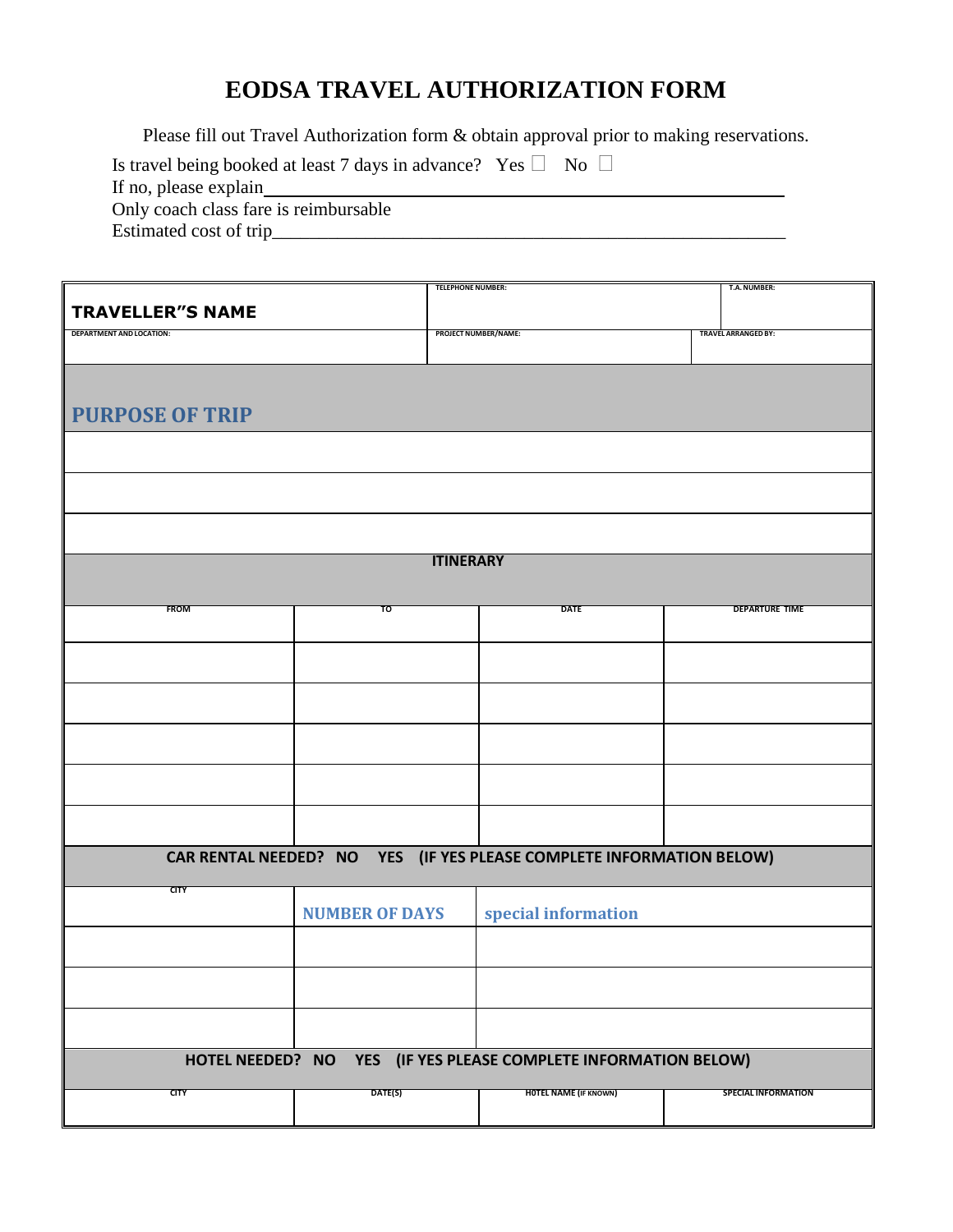| IS ANY PORTION OF THIS TRIP PERSONAL? IF YES, PLEASE EXPLAIN. |             |                               |             |  |  |  |  |
|---------------------------------------------------------------|-------------|-------------------------------|-------------|--|--|--|--|
|                                                               |             |                               |             |  |  |  |  |
|                                                               |             |                               |             |  |  |  |  |
| <b>BOARD MEBER OR STAFF SIGNATURE</b>                         | <b>DATE</b> | <b>SUPERVISOR'S SIGNATURE</b> | <b>DATE</b> |  |  |  |  |
|                                                               |             | <b>BOARD APPROVAL</b>         | <b>DATE</b> |  |  |  |  |